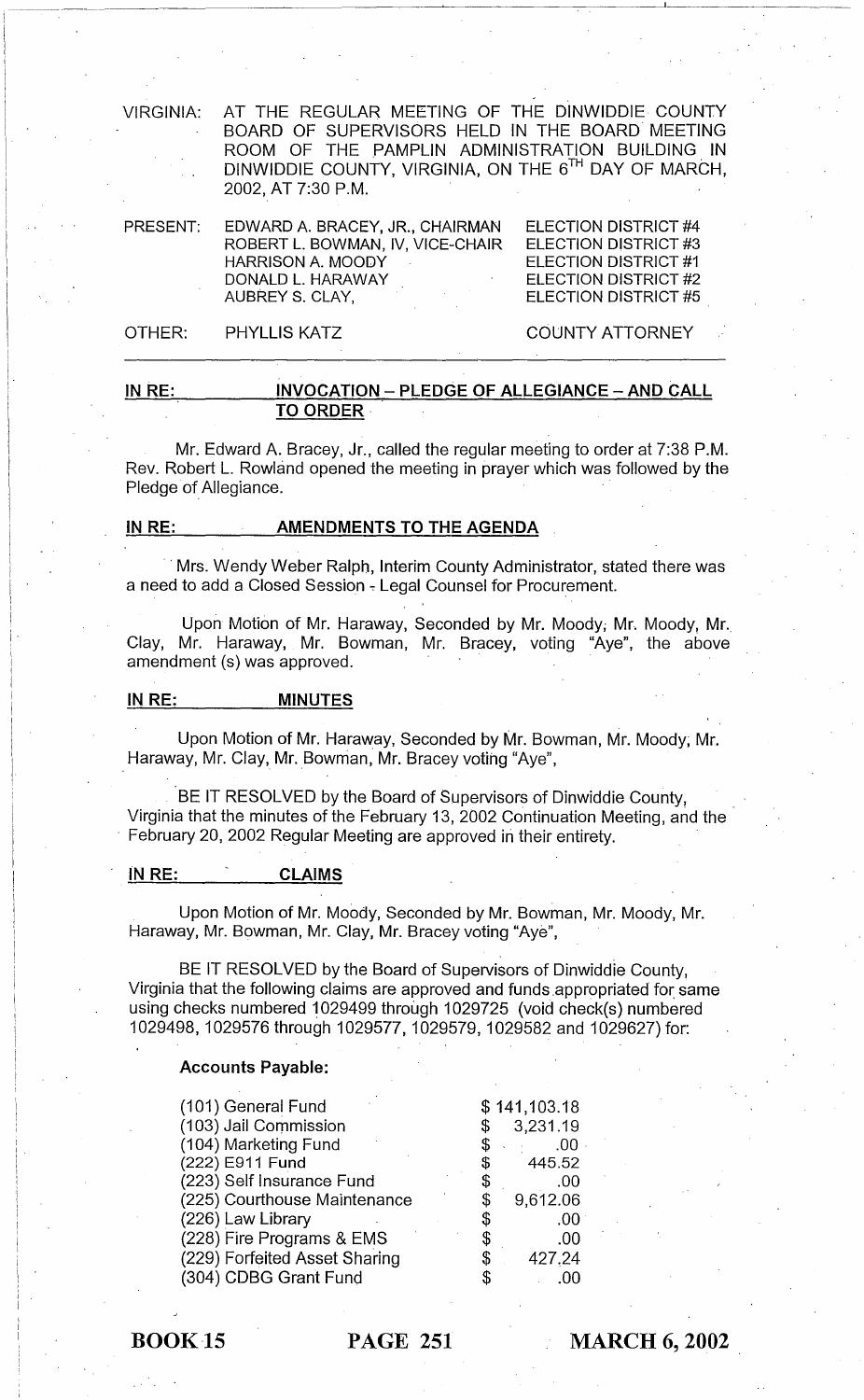$\label{eq:2.1} \frac{1}{\sqrt{2}}\sum_{i=1}^n\frac{1}{\sqrt{2}}\sum_{i=1}^n\frac{1}{\sqrt{2}}\sum_{i=1}^n\frac{1}{\sqrt{2}}\sum_{i=1}^n\frac{1}{\sqrt{2}}\sum_{i=1}^n\frac{1}{\sqrt{2}}\sum_{i=1}^n\frac{1}{\sqrt{2}}\sum_{i=1}^n\frac{1}{\sqrt{2}}\sum_{i=1}^n\frac{1}{\sqrt{2}}\sum_{i=1}^n\frac{1}{\sqrt{2}}\sum_{i=1}^n\frac{1}{\sqrt{2}}\sum_{i=1}^n\frac$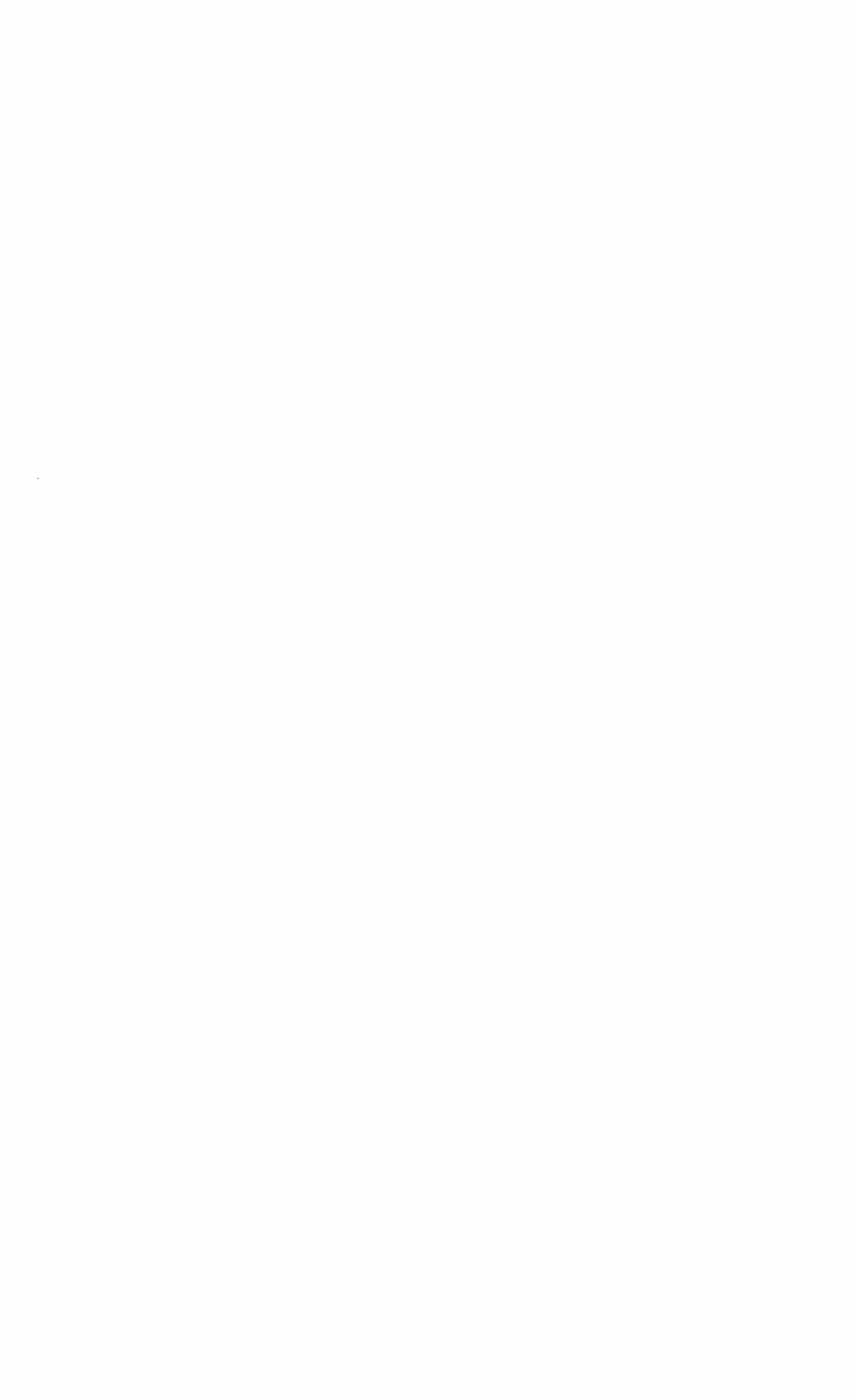|                         | (305) Capital Projects Fund<br>(401) County Debt Service | \$<br>\$      | 30,826.05<br>.00                   |
|-------------------------|----------------------------------------------------------|---------------|------------------------------------|
| <b>TOTAL</b>            |                                                          |               | \$185,645.24                       |
| <b>PAYROLL 02/28/02</b> |                                                          |               |                                    |
|                         | (101) General Fund<br>(222) E911 Fund<br>(304) CDBG Fund | \$<br>\$      | \$377,594.18<br>384.85<br>3,390.42 |
| <b>TOTAL</b>            |                                                          |               | \$381,369.45                       |
|                         | <b>PAYROLL SUPPLEMENT 02/28/02</b>                       |               |                                    |
|                         | (101) General Fund                                       | $\mathbf{\$}$ | 1,550.05                           |
| <b>TOTAL</b>            |                                                          |               | \$382,919.50                       |
| IN RE:                  | <b>CITIZEN COMMENTS</b>                                  |               |                                    |

~---~-~----~~-----.- --~-

# Mr. Bracey asked if there were any citizens signed up to speak or present who wished to address the Board during this portion of the meeting.

CD

The following citizens came forward to address the Board:

- 1. Michael W. Bratschi, 23500 Cutbank Road, McKenney, Virginia, came before the Board expressing his concern with the manner in which the Chairman brushed off his request at the last meeting regarding his concerns about the Sheriff's Department handling of the demotions and firing of the Deputies at the jail. He presented a copy of the State Code citing the Board's ability to usurp authority over elected officials in the County. Mr. Bratschi commented that he felt the County should have a Police Department then the Sheriff's Department could take care of the jail. He asked the Board to petition the court to have a referendum on the next election ballot. Mr. Bracey asked the County Attorney to respond to Mr. Bratschi.
- 2. Reverend Robert Rowland, 18404 Bonneville Lane, Dinwiddie Virginia, came forward thanking the Board for allowing him to open in pray and commenting that most Churches have mid-week services on Wednesday nights. He asked the Board to consider changing their meetings to another night so more citizens could attend the meetings.
- 3. Mrs. Anne Scarborough came forward requesting that the Board set a policy against paying for room service for employees and Board members. She reiterated that she felt the citizens should get a report from anyone Who attends a conference stating what sessions they attended and how it benefited the County.
- 4. Mrs. Geri Barefoot came forward requesting that the Board contact Mayor Roslyn Dance to try to get her support to keep Southside Regional Hospital from moving. She reported that there is going to be a meeting in April to discuss whether or not to move the hospital. Mrs. Barefoot stated she felt it would be devastating to the county and Petersburg if SRH does move.
- 5. Mr. Haraway stated he does not normally respond to citizen comments but he felt there had been enough said about his room service charge. Three Board members rode up to the meeting in the van to save the County money. He stated he took 2 of his vacation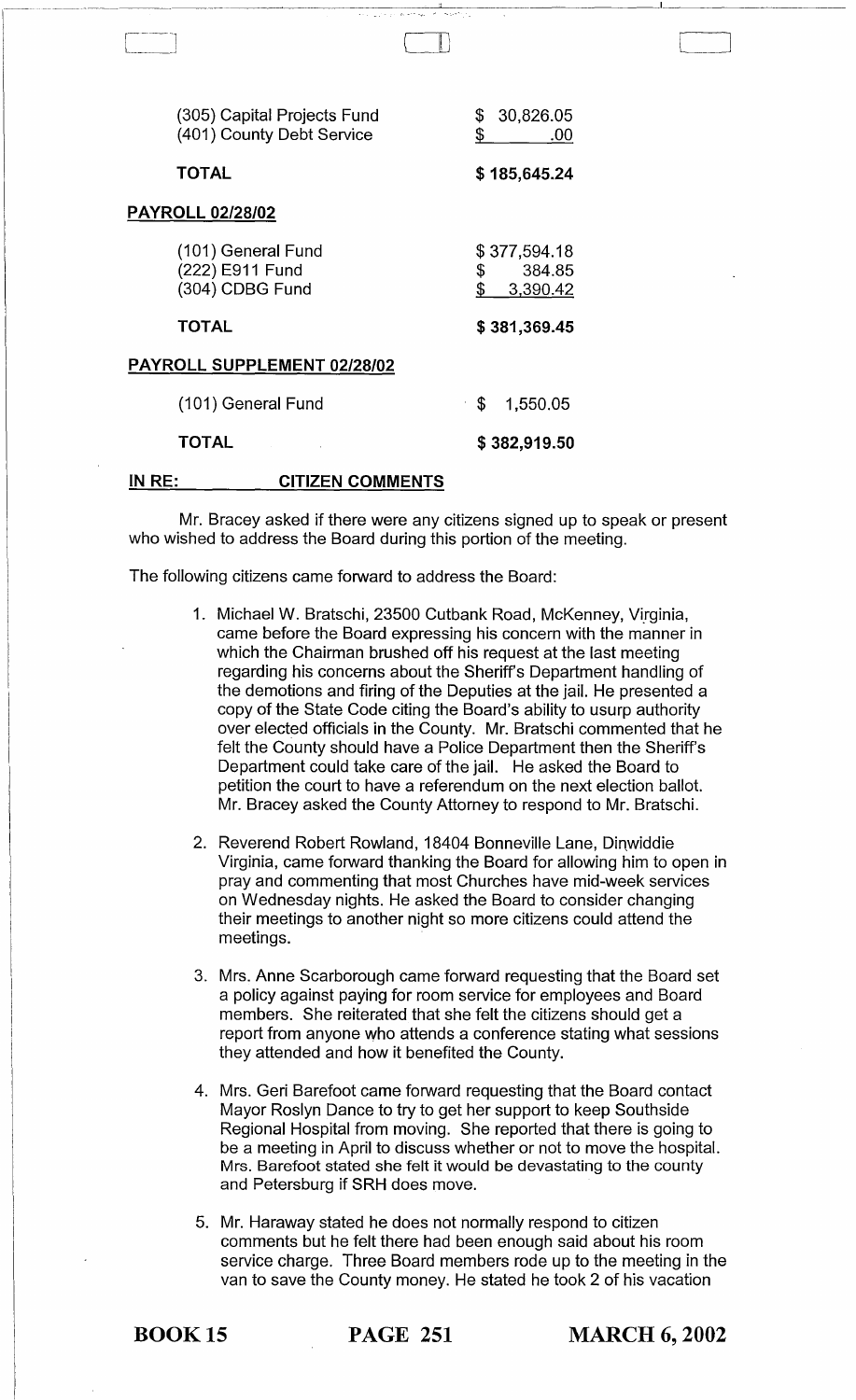days so that he could go to the conference. We also bought our own breakfast and lunch and that certainly outweighed the \$6.35 the County paid for my room service. Personally I feel I was within my rights to have room service. Continuing he stated, surely you realize the same policies do not apply for employees and Board members. An individual on a Board would not be asked to provide a written report on a meeting they attended.

### **IN RE: PUBLIC HEARING - C-02-1 - LYNN L. BAUN**

This being the time and place as advertised in the Dinwiddie Monitor on February 20,2002 and February 27,2002, for the Board of Supervisors of Dinwiddie County, Virginia to conduct a Public Hearing to receive public comment for a Conditional Use Permit from Lynn L. Baun to establish a "pet crematory" on a 3 acre portion of his 23.5 land parcel.

Mr. David Thompson, Senior Planner/Zoning Administrator, read the following excerpt:

# Planning Staff Summary Report

# CASE NUMBER C-02-1

The applicant, Lynn Baun, is seeking a conditional use permit to establish a "pet crematory" on a 3-acre portion of his 23.5 land parcel. The property is identified as Tax Map Parcel 81-42 by the Commissioner of the Revenue and is located at 12530 Sapony Church Road, McKenney, Virginia. The property is zoned Agricultural, General, A-2. The county recently amended the zoning ordinance such that a pet crematory (limited) is permitted in an Agricultural, General, A-2 District with a conditional use permit. The applicant intends to provide crematory services for veterinary offices and animal hospitals throughout the tri-city area along with crematory services for individual patrons.

The Planning Commission heard this case at their February 13<sup>th</sup> public meeting. After receiving the staff report, the meeting was opened for public comments. Mr. Philip Johnson of 12770 Sapony Church Road, McKenney, spoke regarding his concerns with the request. He is an adjacent property owner. Upon concluding his comments and a brief discussion with the Planning Commission, the Chairman asked if anyone else in attendance wished to speak. There being no one else wishing to speak, the public comment portion of the meeting was closed.

The Planning Commission discussed this matter amongst themselves to include those concerns raised by Mr. Johnson. Upon concluding their discussion, the Planning Commission voted (6-0), with Mr. McCray absent, to recommend approval of the conditional use permit C-02-1 with the following conditions.

- 1. The cremation unit shall be in a fully enclosed permanent structure.
- 2. Minimum setbacks for side yards shall be fifty (50) feet on each side and the minimum rear setback shall be one hundred (100) feet
- 3. The cremation unit (and operation of the unit) must conform to all state and federal regulations pertaining to environmental quality and any other health and public safety requirements.
- 4. A one-year review is placed on the conditional use permit to consider the hours of operation.
- 5. All animals must be kept frozen until cremation.

Mr. Bracey opened the Public Hearing for citizen comments. There being no one present to speak for or in opposition to the request, he closed the Public Hearing.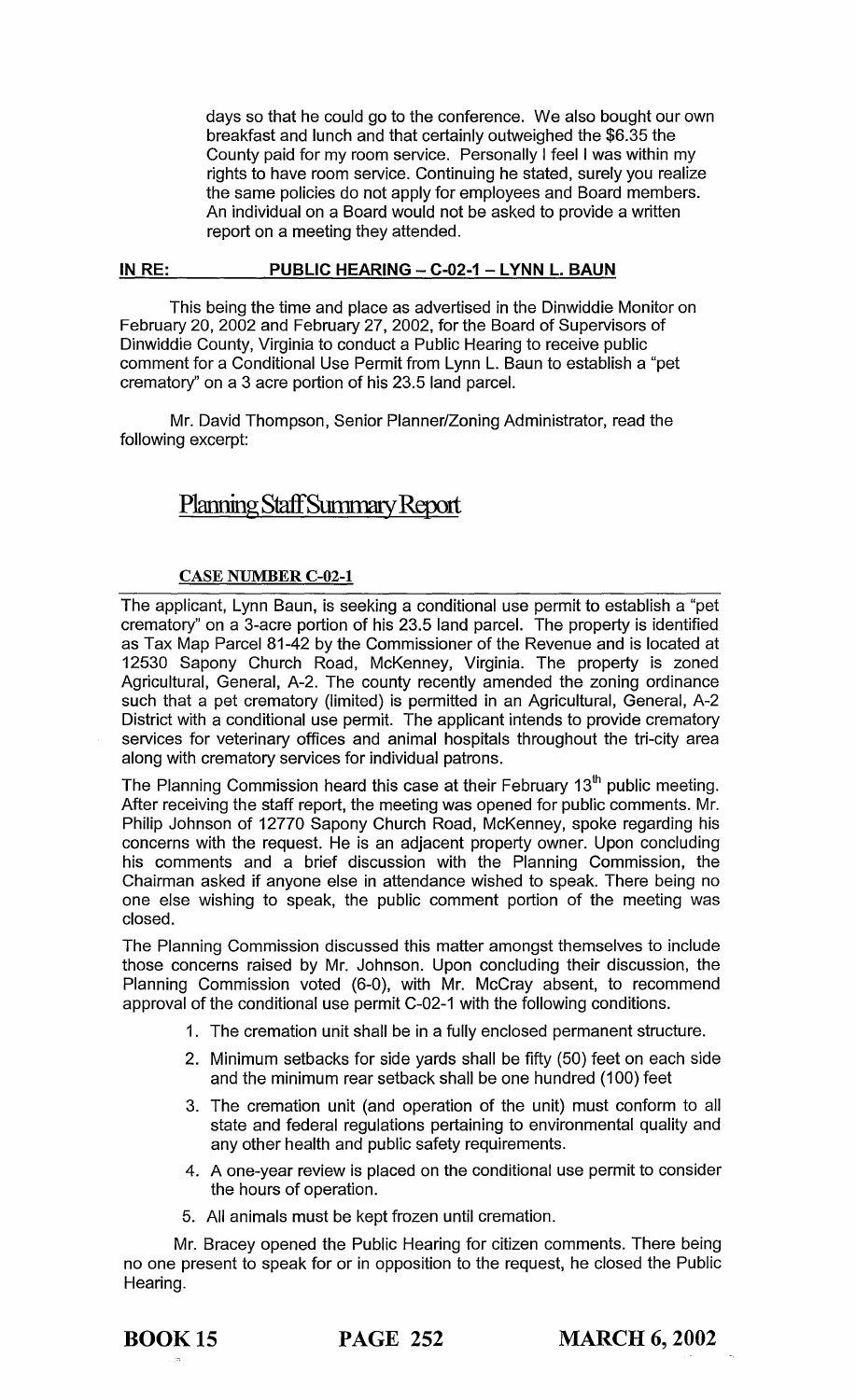Mr. Thompson stated the EPA regulates the cremation unit.

,~------- -- ---.. \_-\_. -\_.--'-'-------\_. ~~---~~---

The applicant, Lynn Baun, came forward and explained the size and effectiveness of the unit.

(' II \

Mr. Clay stated be it resolved, that in order to assure compliance with Virginia Code Section 15.2-2286(A)(7) it is stated that the public purpose for which this Resolution is initiated is to fulfill the requirements of public necessity, convenience, general welfare and good zoning practice, I move that conditional use permit C-02-1 be approved with the conditions recommended by the Planning Commission listed above.

The motion was seconded by Mr. Haraway, Mr. Moody, Mr. Haraway, Mr. Clay, Mr. Bowman, Mr. Bracey voting "Aye".

#### IN RE: COUNTY ADMINISTRATOR COMMENTS

- 1. Mrs. Ralph stated that she would like to set a date to meet with the Board for a couple of hours to discuss the budget. The Board agreed to meet Wednesday, March  $13<sup>th</sup>$  at 7:00 P.M. after the Planning Commission and Board finished their work session at Eastside.
- 2. Mrs. Ralph asked for a Board member to sit on the audit review panel. We have two firms to meet with and she suggested coming in on March  $13<sup>th</sup>$  at 11:00 A.M. before the workshop. Mr. Clay commented he would come for the review.
- 3. Mrs. Ralph said we would like to schedule the volunteer certificates be handed out at the regular meeting on April 3, 2002.
- 4. She commented she would like to have Mr. Luke Matthews from Adelphia attend the meeting on March  $20<sup>th</sup>$  to provide an update on the progress they are making on the cable television upgrades.

### IN RE: DINWIDDIE COUNTY HISTORIC COURTHOUSE RENOVATION - REVISED CHANGE ORDER #3

Mr. Donald W. Faison, Superintendent of Buildings and Grounds came forward to request approval of the negotiated amount for the revised change order Number 3 on the Dinwiddie County Historic Courthouse Renovation. Change Order Number 3 is for the following items:

| 1. MDP Panel Breaker (2) 225 amp 3 breakers        | \$1,000        |
|----------------------------------------------------|----------------|
| 2. HVAC – (2) 25 amp & (1) 45 amp breaker          | 720            |
| 3. "Faux" finish for courtroom & stairwell ceiling | 7,178          |
| 4. Installation of back sidewalk                   | 336            |
| 5. Change (4) Lavatories $@$ credit of 62.68 each  | $<$ 250.72 $>$ |
| 6. Install (2) fire rated access doors             | 519.95         |
|                                                    |                |

### TOTAL CHANGE IN CONTRACT PRICE \$8,743.23

Upon motion of Mr. Clay, seconded by Mr. Haraway, Mr. Moody, Mr. Clay, Mr. Haraway, Mr. Bowman, Mr. Bracey voting "Aye",

BE IT RESOLVED by the Board of Supervisors of Dinwiddie County, Virginia that the above described, Revised Change Order Number 3, is hereby approved and authorization is granted for the County Administrator to execute same.

### IN RE: PROPOSED SIGNAGE FOR GOVERNMENT COMPLEX

Mr. Donald Faison, Buildings and Grounds Superintendent, presented the

BOOK 15 PAGE 252 MARCH 6, 2002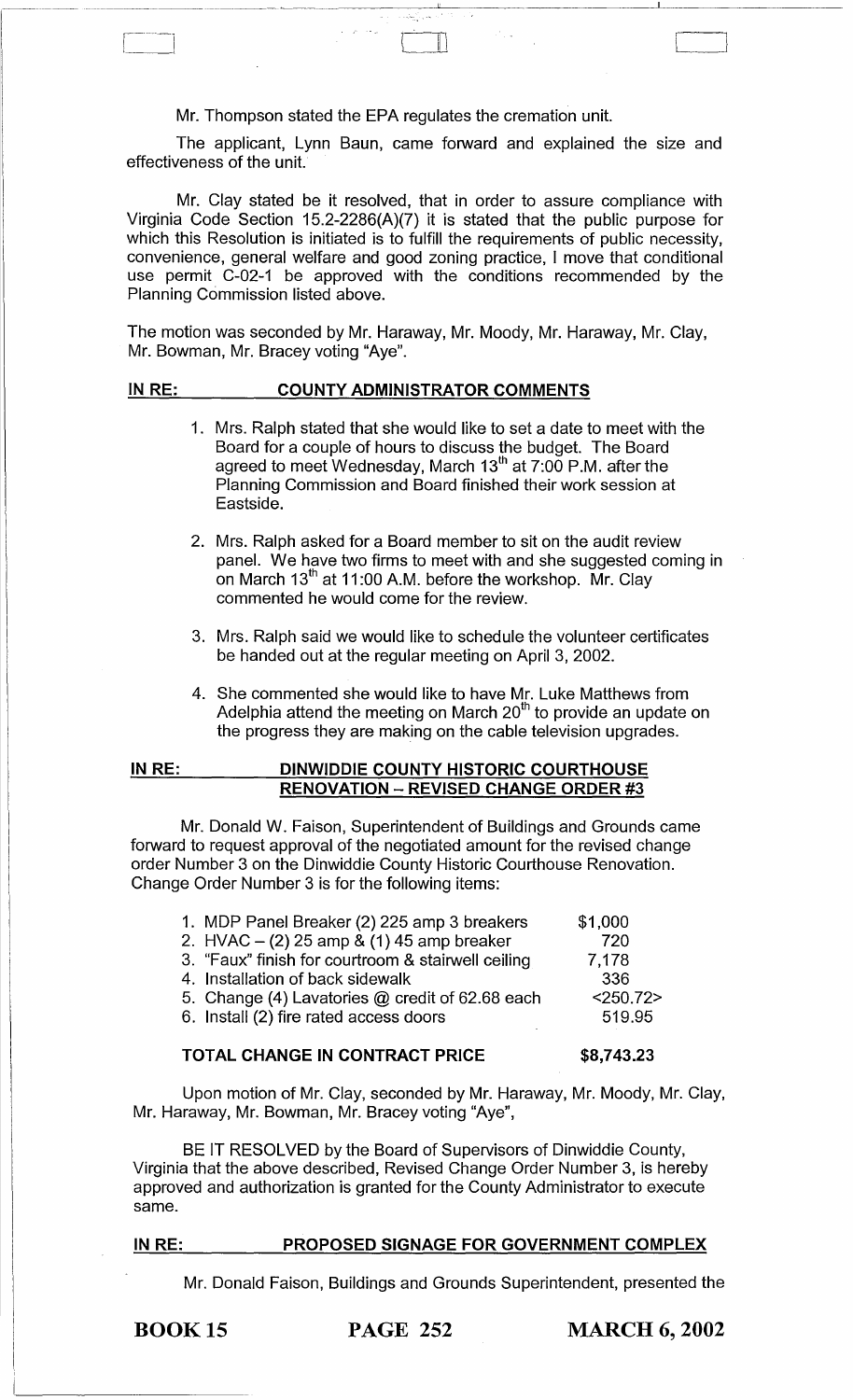following bids for directional signs for the rear entrance of the Social Services Building and the Administration Building. He commented that Mr. Moody requested the bid for the signage.

| <b>COMPANY</b>                   | BID FOR 10"            | BID FOR 12" |
|----------------------------------|------------------------|-------------|
| <b>HOLLYWOOD</b><br><b>WYATT</b> | \$1,186.90<br>1,759.70 | \$1,260.00  |
| <b>HERITAGE</b>                  | 1.281.72               |             |

He requested authorization to proceed with the low bidder for the signage of the two buildings using Size 12" letters for the first letter, followed by 10" letters.

Upon motion of Mr. Moody, seconded by Mr. Haraway, Mr. Moody, Mr. Clay, Mr. Haraway, Mr. Bowman, Mr. Bracey voting "Aye",

BE IT RESOLVED by the Board of Supervisors of Dinwiddie County, Virginia that the Buildings and Grounds Superintendent is hereby authorized to proceed with the signage of the "Government Buildings described above and enter into a contract with Hollywood Signs in the amount of \$1,186.90.

### IN RE: COUNTY ADMINISTRATOR COMMENTS - CON'T

- 5. The Planning Commission invited the Board of Supervisors to attend a workshop to discuss major projects affecting future land use in the County. It is to be held on March 13,2002 at 2:30 P.M. at the Eastside Community Enhancement Center; dinner will be served. The following topics will be discussed:
	- Update on projects at airport David Ploeger
	- High Speed Rail information by several groups and departments - Route 460 Corridors - Sam Hayes

4. Virginia Motorsports Park - Brian Pierce/Paul Coleman Mr. Moody, Mr. Clay, and Mr. Bowman stated they would be attending.

4. The Civil Rights Education Heritage Trail is making progress, and Tim Smith will be working on securing the necessary easements for the signage. This trail received Tea-21 funding similar to the Wilson Kautz Trail.

### IN RE: BOARD OF SUPERVISOR - REQUEST TO ATTEND 2002 ANNUAL VIRGINIA AMERICAN PLANNING ASSOCIATION CONFERENCE

Mrs. Ralph stated Mr. Bowman has expressed an interest in attending the VAPA Workshop on Land Use Planning. Mr. Bowman commented that Mr. Scheid prepared a travel request for him to attend the conference. It is the 2002 Annual Virginia American Planning Association Conference that is in Roanoke on March 25-27, 2002 at a cost of \$496.40. Continuing he commented he would like to attend if the other Board members did not object.

Upon Motion of Mr. Haraway, Seconded by Mr. Moody, Mr. Moody, Mr. Clay, Mr. Haraway, Mr. Bracey, voting "Aye", Mr. Bowman "Abstaining",

BE IT RESOLVED that the Board of Supervisors of Dinwiddie County, Virginia approved the travel request of Mr. Bowman to attend the 2002 Annual Virginia American Planning Association Conference in Roanoke on March 25-27, 2002, at a cost not to exceed \$496.40.

# IN RE: BOARD MEMBER COMMENTS

BOOK 15 PAGE 253 MARCH 6, 2002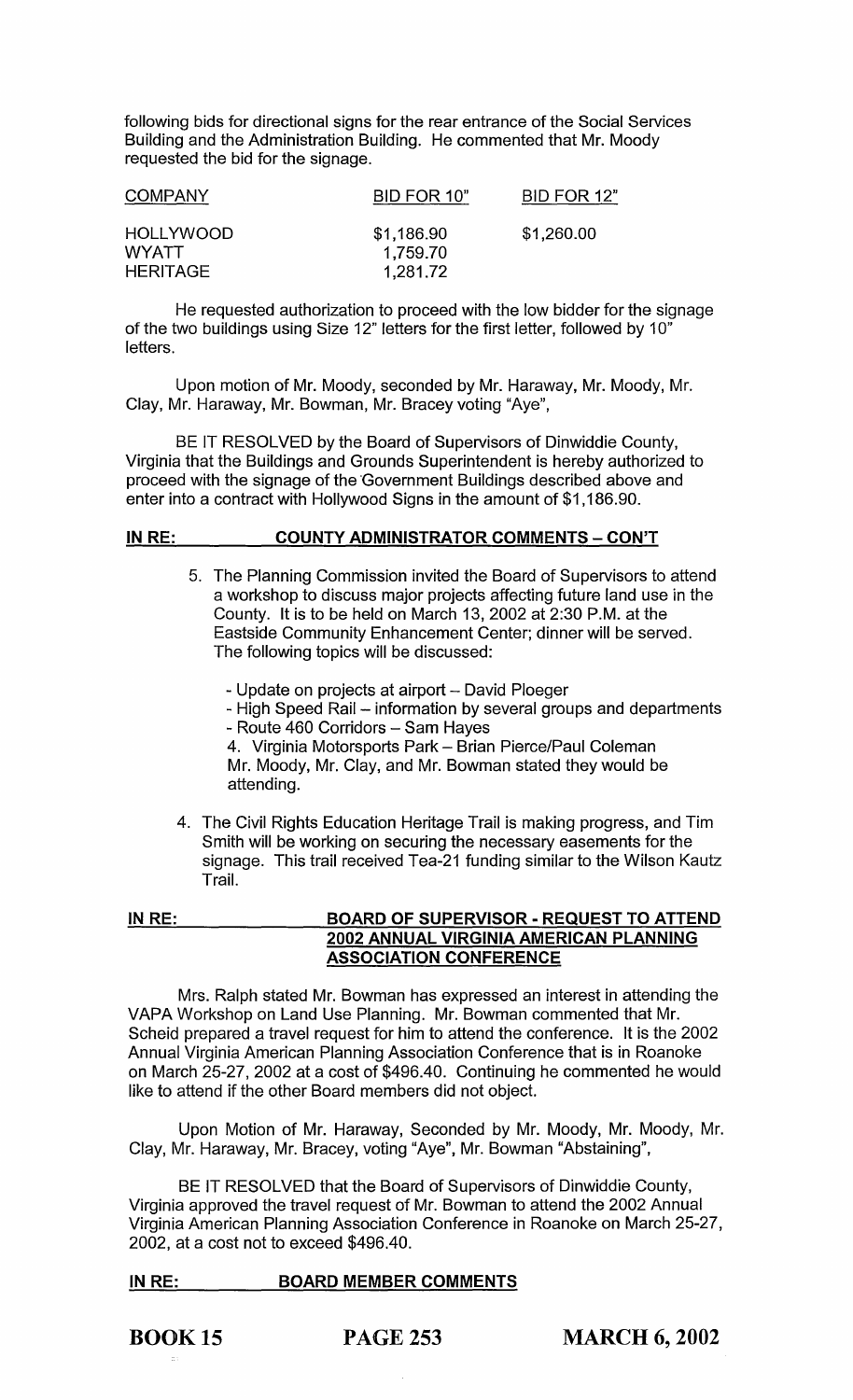| Mr. Bowman  | He stated about one year ago the Board had asked the<br>Commissioner of Revenue to put every effort into checking<br>the County Code to see if we could tax mining companies.<br>He felt the Board did not get a sufficient answer and he<br>would like to have an answer within the next week, from the<br>Commissioner of Revenue, at the work session on whether<br>or not we are taxing these mining companies. Mrs. Ralph<br>suggested inviting the Commissioner to be the first item on<br>the budget session on the $13th$ to give us a report. |
|-------------|--------------------------------------------------------------------------------------------------------------------------------------------------------------------------------------------------------------------------------------------------------------------------------------------------------------------------------------------------------------------------------------------------------------------------------------------------------------------------------------------------------------------------------------------------------|
| Mr. Moody   | He stated on that issue, if he recalled, the County Attorney<br>worked on it and he thought things were in place. The<br>County Attorney commented she would supply that<br>information to the Board.                                                                                                                                                                                                                                                                                                                                                  |
| Mr. Haraway | No comments.                                                                                                                                                                                                                                                                                                                                                                                                                                                                                                                                           |
| Mr. Clay    | He commented a citizen called and complained about the<br>litter on Courthouse Road near the Ruritan Building. Mr.<br>Clay stated it should be cleaned up. If the Sheriff's<br>Department wrote a few tickets it wouldn't take long for the<br>word to get around and it would stop.                                                                                                                                                                                                                                                                   |
| Mr. Bracey  | He asked the Board to look in the information tab and read<br>the letter from the State Auditor regarding the Circuit Court<br>Clerk.                                                                                                                                                                                                                                                                                                                                                                                                                  |
| IN RE:      | <b>ITEMS UNDER INFORMATION TAB</b>                                                                                                                                                                                                                                                                                                                                                                                                                                                                                                                     |

- 1. Virginia Motorsports Park Hours of Operation
- 2. Virginia Motorsports Park's 2002 schedule of events
- 3. Budget Overview prepared by a consultant who formerly worked for the Senate Finance Committee - sent by Martha Burton
- 4. Old Hickory VFD Open House Invitation
- 5. VDOT response from Richard Caywood to add Buck Lane (private road) to secondary system
- 6. Memo from Director of Planning response to add Buck Lane to secondary system
- 7. State Auditor Report Clerk of the Circuit Court for period of July 1,2000 - September 30,2001

### IN RE: CLOSED SESSION

Mr. Clay stated I move to close this meeting in order to discuss matters exempt under section:

■ Consultation with Legal Counsel - §2.2-3711 A. 7 of the Code of Virginia, Procurement

Mr. Bowman seconded the motion. Mr. Moody, Mr. Clay, Mr. Haraway, Mr. Bowman, Mr. Bracey, voting "Aye", the Board moved into the Closed Meeting at 8:29 P.M.

A vote having been made and approved the meeting reconvened into Open Session at 8:55 P.M.

### IN RE: CERTIFICATION

Whereas, this Board convened in a closed meeting under § 2.2-3711 A.7, Legal - Procurement